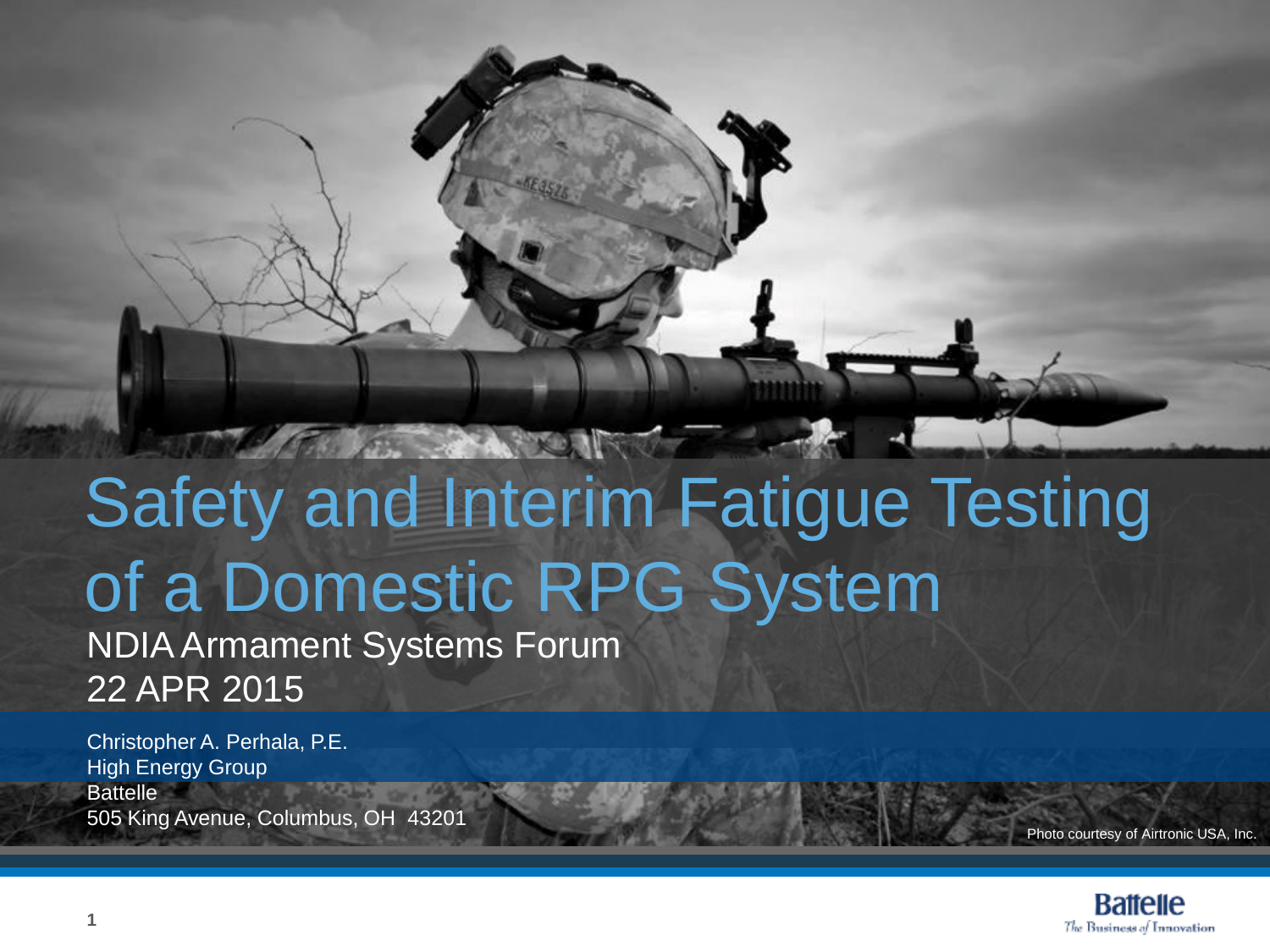# **Briefing Outline**

- Background
- Objective, Scope, & Constraints
- Project Tasks
	- Charge Establishment Tests
	- **Proof Tests**
	- **Interim Fatigue Firing Tests**
	- **Drop Tests**
- Summary
- Future Activities

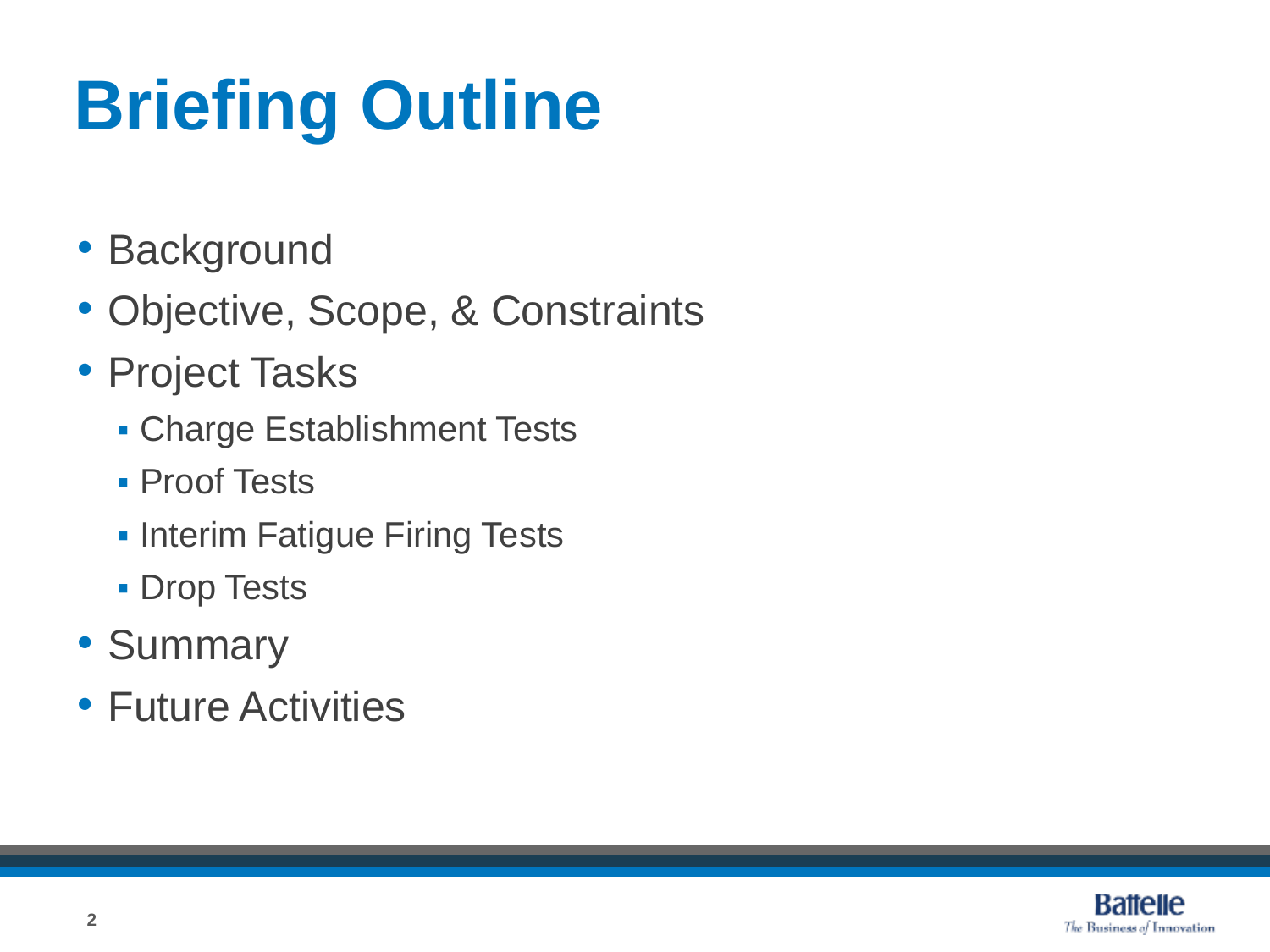## **Background**

- US forces desire the capability to train with RPG systems
	- **Limited availability of ammunition and launchers**
	- **Desire higher level of confidence in system safety**
- Airtronic USA, Inc. produces an American-made RPG launcher, Model 7
	- Uses wrought vs. cast steel barrel (AISI 4140 / 4150)

• USG required suitable testing performed and documented before approving limited safety release

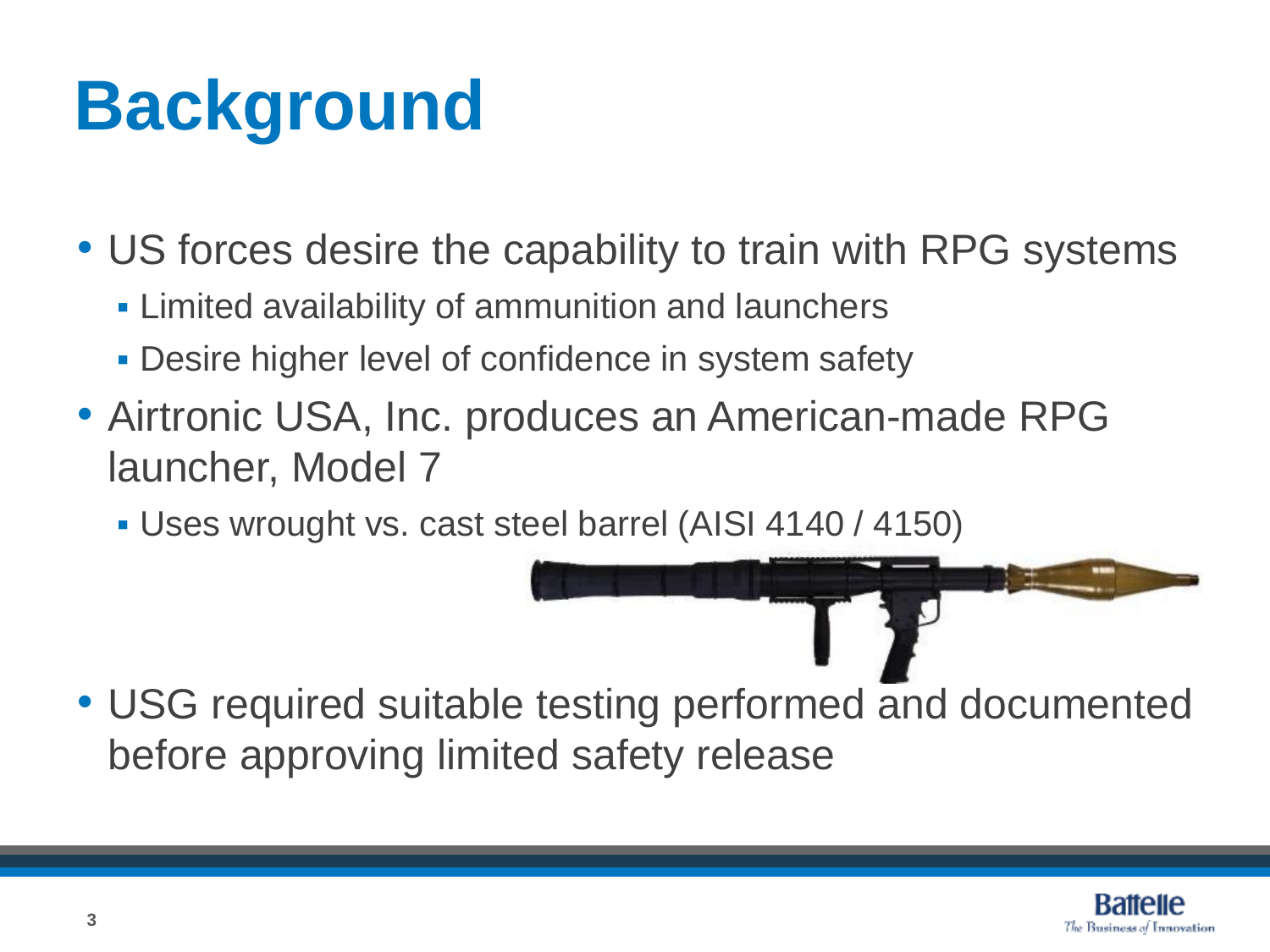# **Objective, Scope & Constraints**

- Objective
	- Develop data relevant to a limited safety release for the Airtronic Model 7 grenade launcher
- Scope
	- **Perform inspections and proof tests on at least two launchers**
	- Establish Interim Safe Fatigue Life estimate via live fire testing
	- Perform drop tests per MIL-STD-810G
- Constraints
	- Time (approx. 1 month)
	- **Ammunition availability**

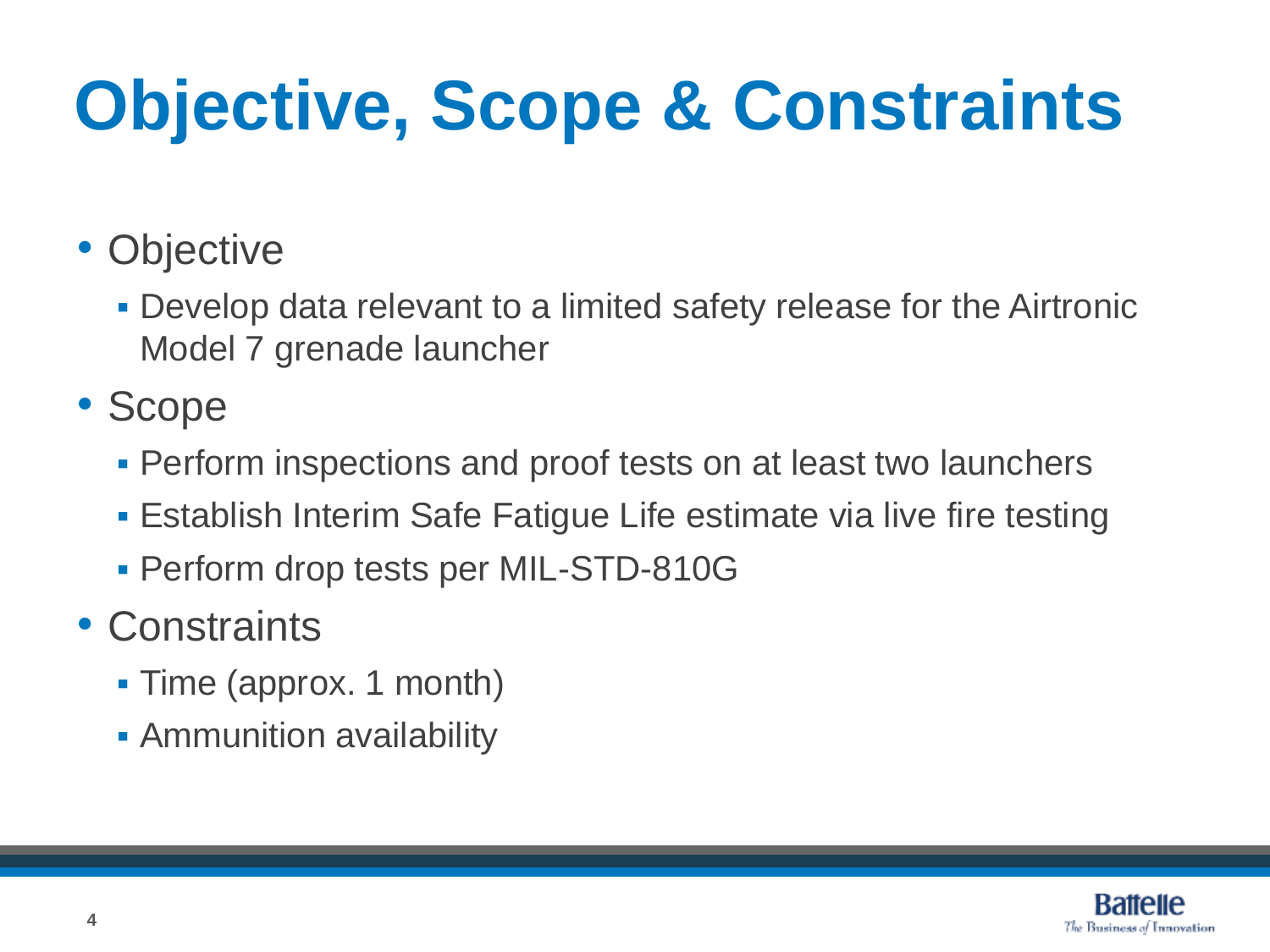## **Charge Establishment Tests**

- ATEC recommended using ITOP 3-2-829, Cannon Safety Test as a guideline
- Proof tests require a proofing round
	- What pressure? Limited pressure data (i.e.,  $P_{hot} + 3\sigma$  unknown)
	- It was agreed that Battelle would develop a double-pressure proof test to verify launcher integrity (i.e.,  $P_{peak} = 2 \times P_{nominal}$ )
- Launcher with pressure instrumentation ports was available but, there was concern repeated high-pressure tests to establish proof charge would cause failure
- Battelle designed and fabricated heavy-walled Charge Establishment Fixture for repeated high-pressure tests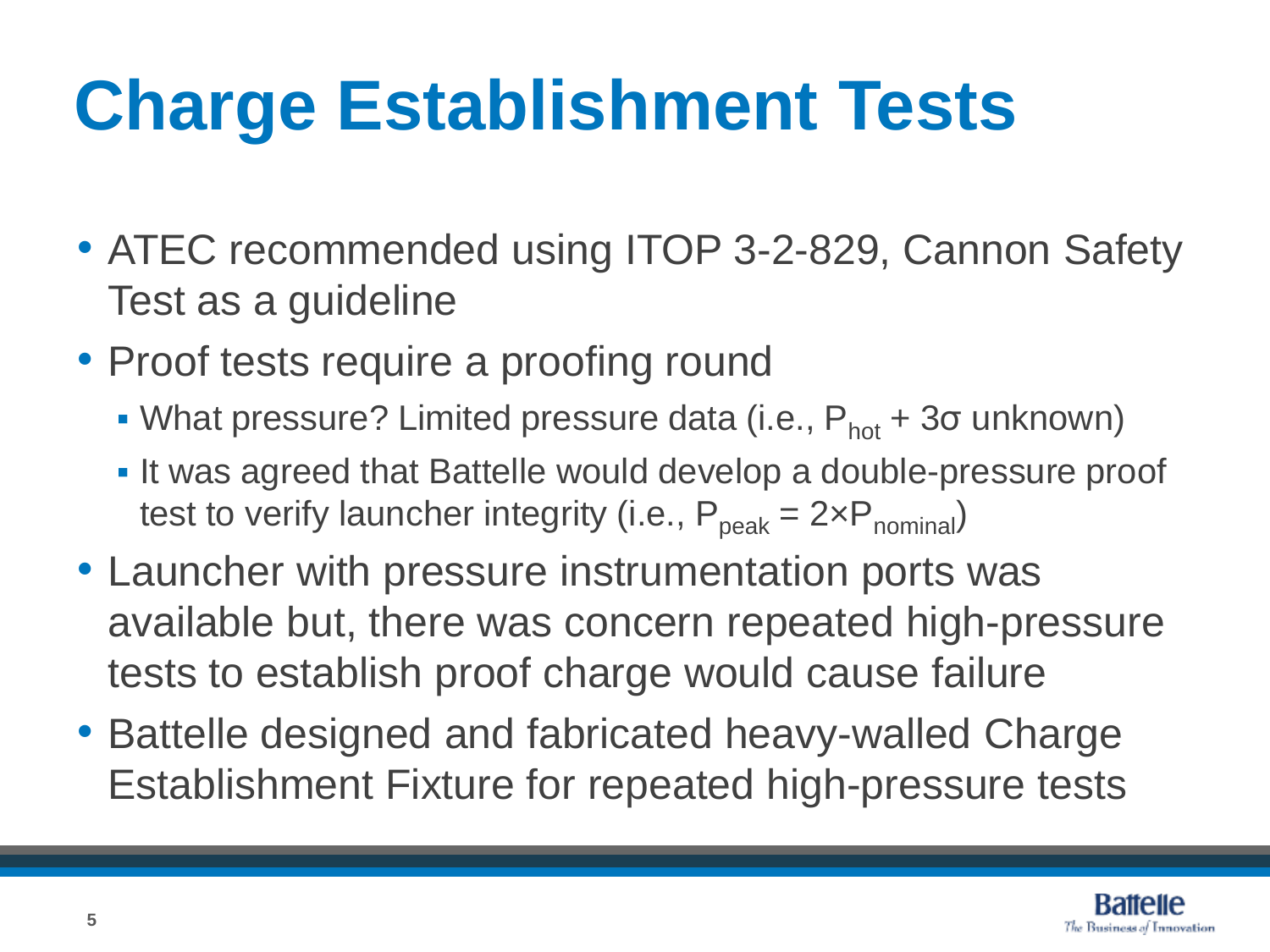#### **Charge Establishment Fixture (CEF)**

- CEF allows numerous high pressure tests
	- **Mitigates concern about overstressing threaded ports in** instrumented launcher
	- Two pressure ports to capture P-t data
	- Available for development of proof rounds for heavier projectiles
- Surrogate launch package
	- **Inert ballistic slug (no energetic material launched downrange)**
	- Same mass as PG-7 family (2 kg)
	- Same exterior profile as PG-7 to emulate launch blow-by flow
	- Percussion primer, 10 g FFFg black powder in piccolo tube, commercial propellant for ejection charge

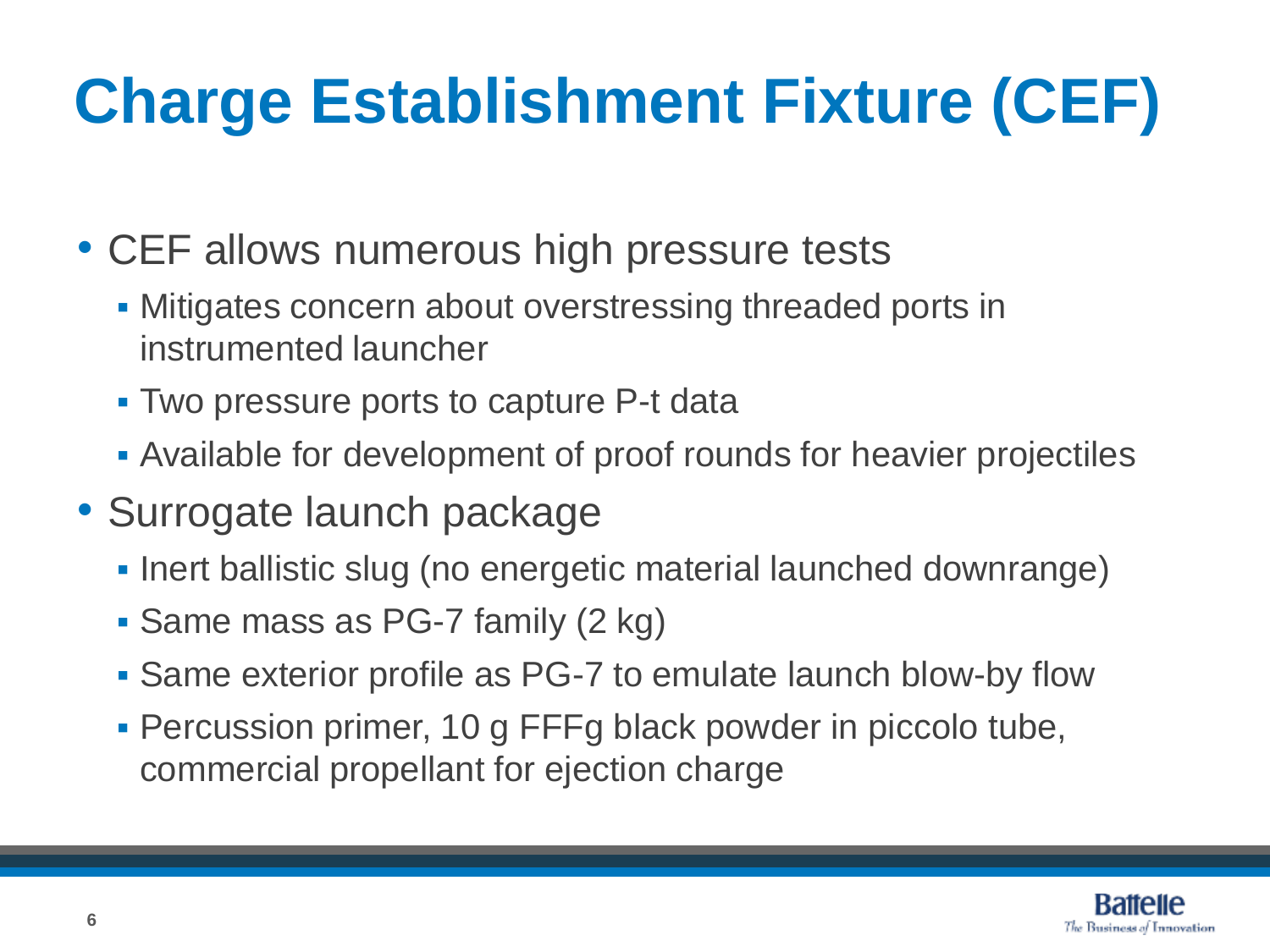# **Charge Establishment Setup**

- CEF with surrogate launch package
- Fiducial board for high speed video
- Soft catch box (sand filled)



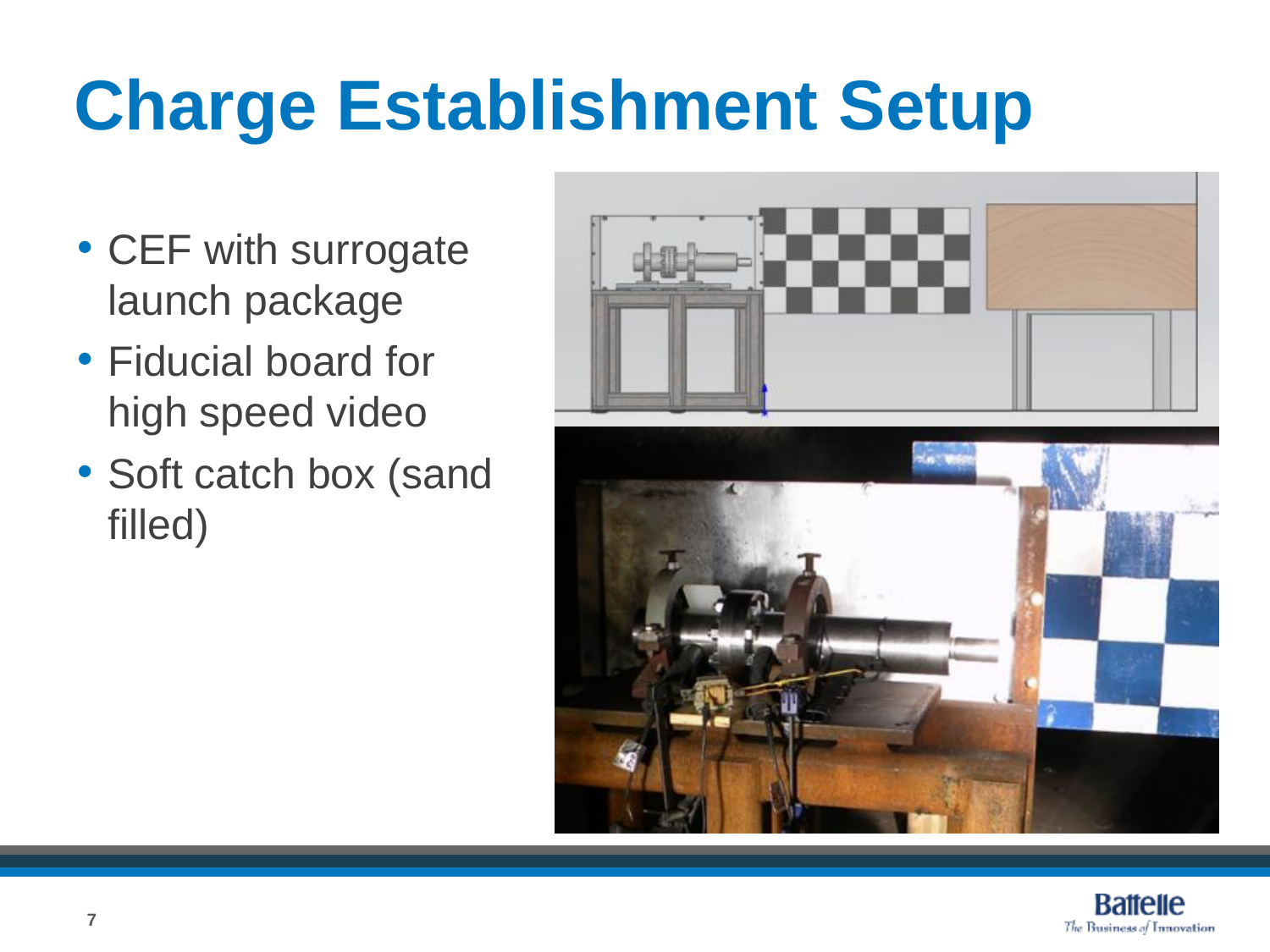## **Charge Establishment Data**

- Instrumented launcher with PG ammo (top)
- Instrumented launcher and CEF with surrogate launch package (bottom)
	- Good agreement between PG ammo and surrogate launch package
		- − Peak pressure
		- − Pulse width
	- **Excellent agreement between CEF** and launcher



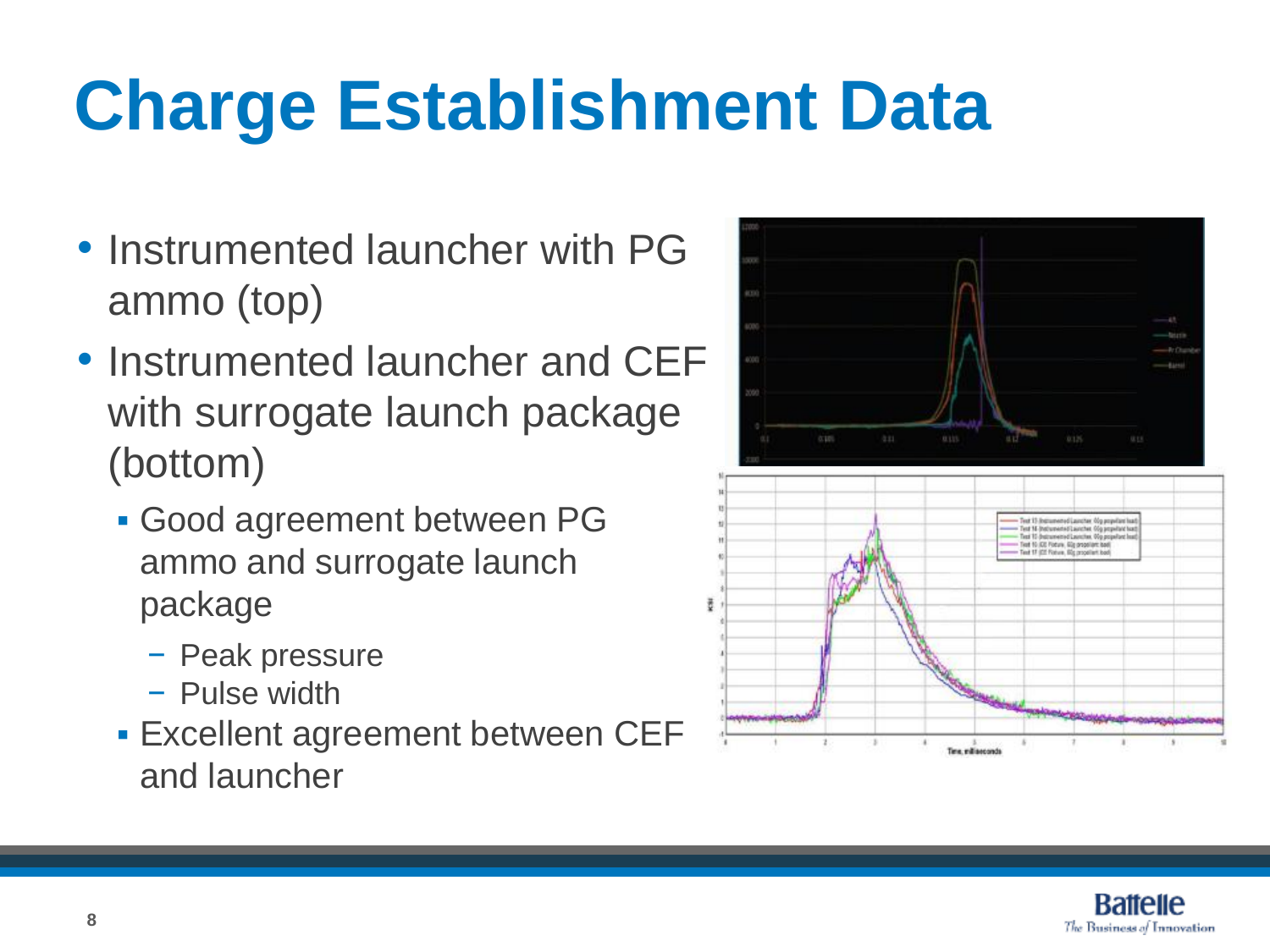#### **Proof Tests**

- Double-pressure proof test to verify launcher integrity
- Surrogate launch package fired into soft catch box (sand)
- Magnetic particle and bore gaging inspections before and after proof test – no issues



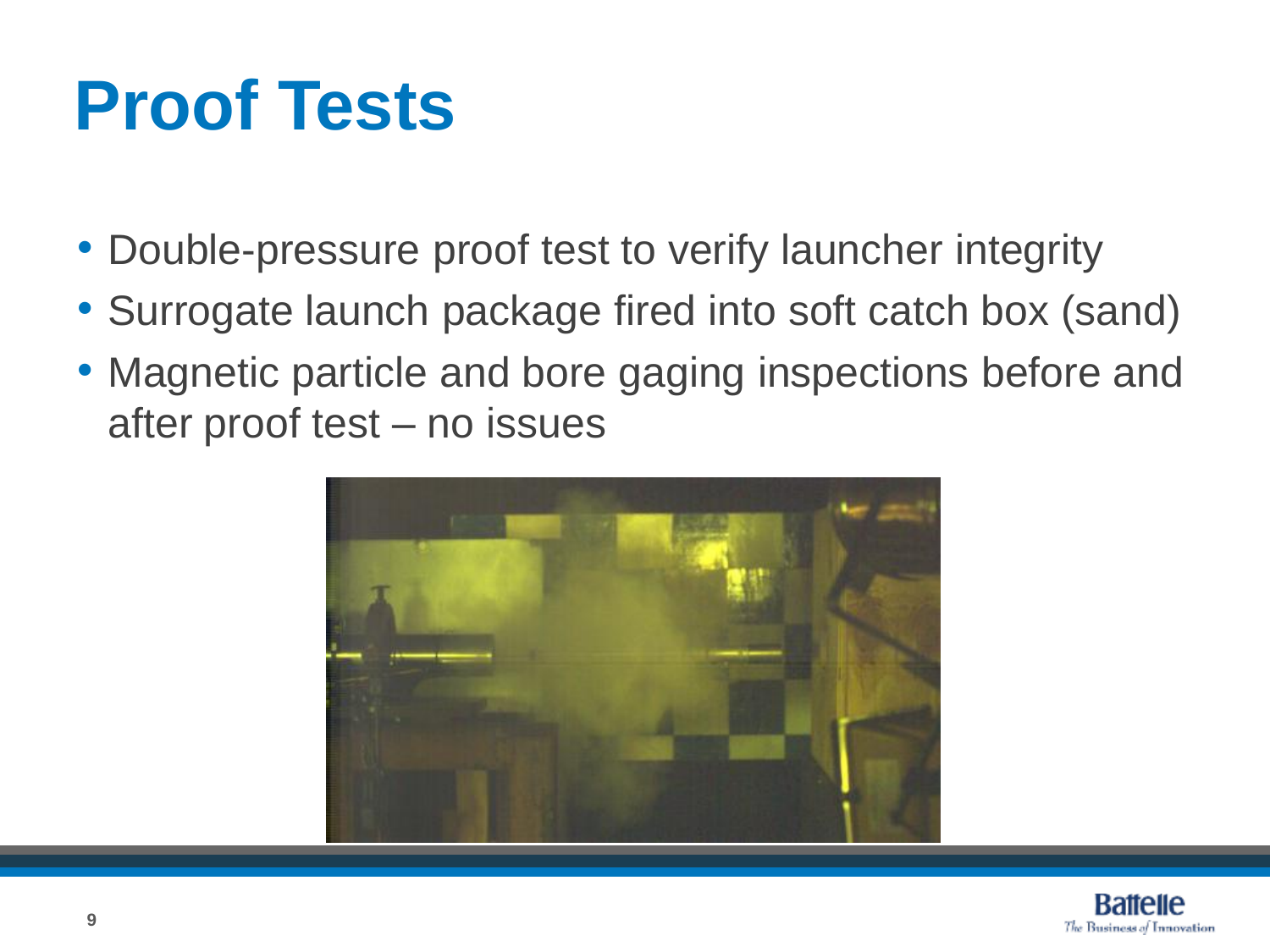# **Interim Fatigue Firing Tests**

• Series of live firings to assure no low-cycle fatigue issue

- **150 tests fired in 6 days**
- **Peak firing rate: 8 per hour for several hours**
- Average rate: ~5 per hour
- Magnetic particle inspection after series showed no damage, wear, or cracking anywhere in launch tube



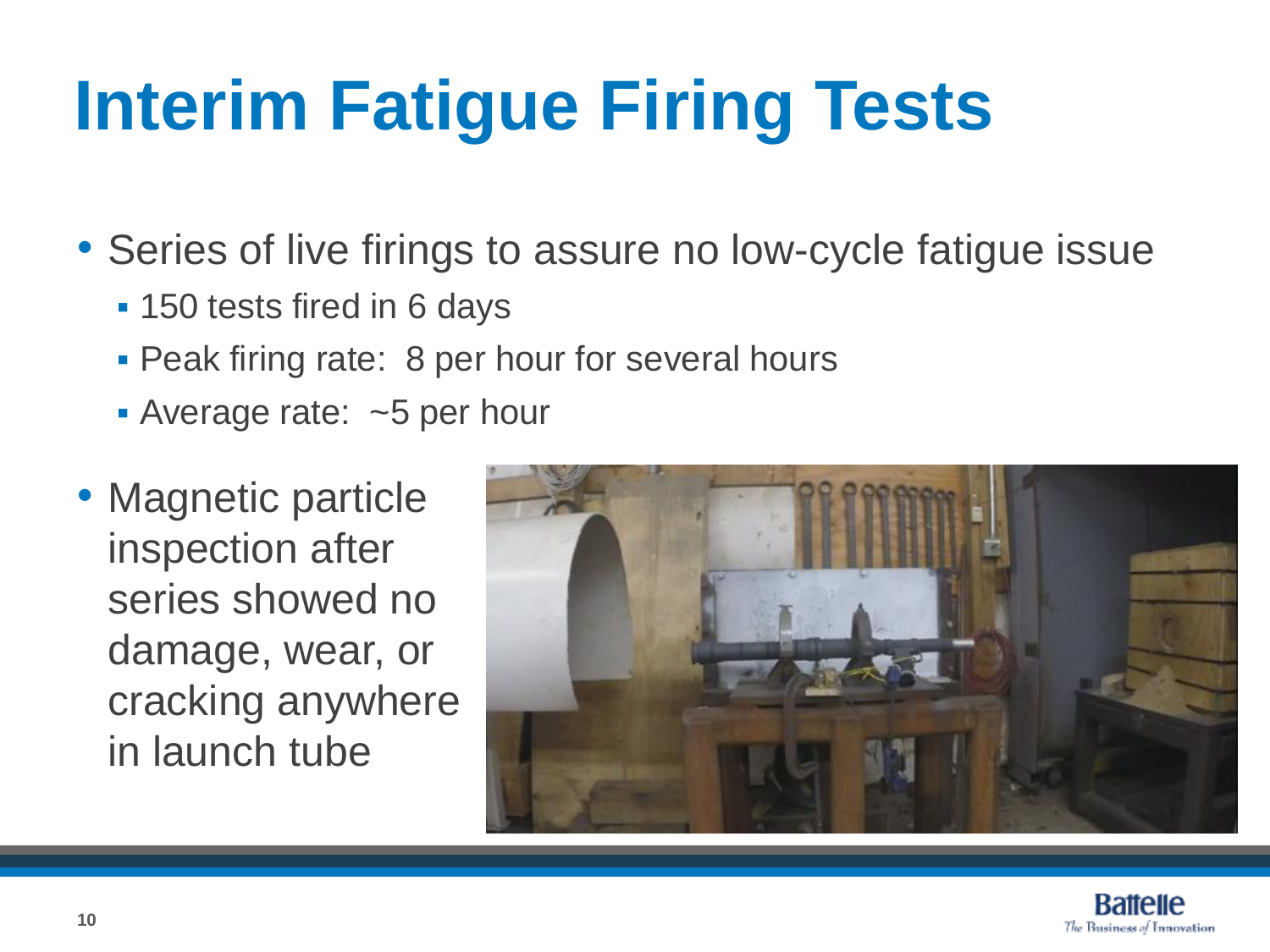## **Drop Tests**

- Conducted IAW: MIL-STD 810G1 Method 516.7 Procedure IV: Tactical Transit Drop
	- Unpackaged Handling Test for Man Carried Munitions
- 1 series of 3 drops each on 5 different sides of the system
	- Ventral (grip and firing mechanism)
	- Lateral (+90° right hand line of action)
	- **Fore Edge-Ventral**
	- Aft Edge-Dorsal
	- Nose
- Ventral **Nose Drop Flat Drop** Lateral +90° Fore/Ventral **Flat Drop Edge Drop** Ventral **Flat Drop**
- Used surrogate launch package (primer only)

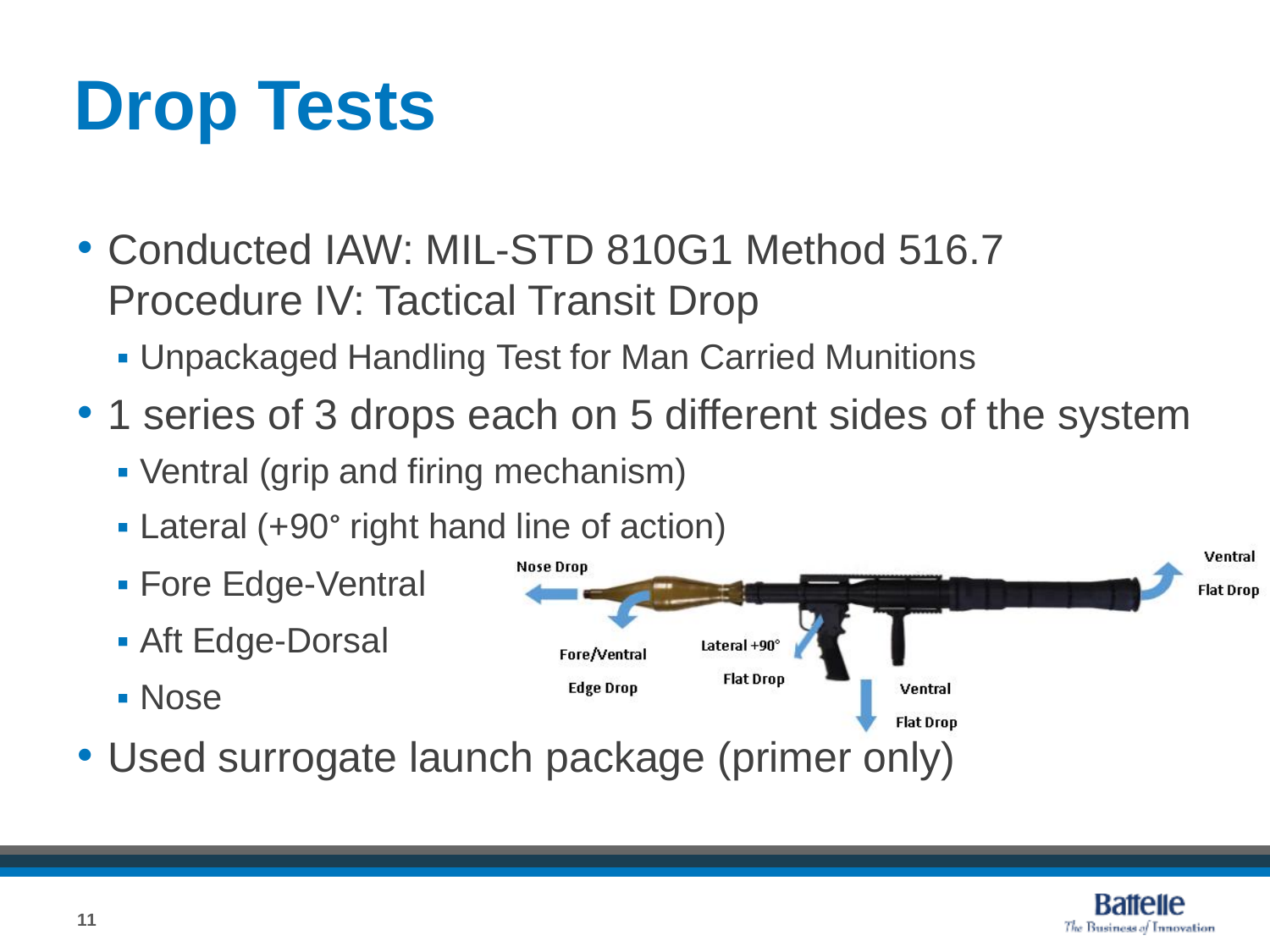## **Summary**

- Fabricated Charge Establishment Fixture for development of double-pressure proof round
- Developed double-pressure proof round for verifying launcher integrity
- Established interim fatigue life (≤150 rounds)
- Passed drop test series
- All tests complete in less than one month
- Limited safety release for use by US troops subsequently granted based on the data generated in this effort

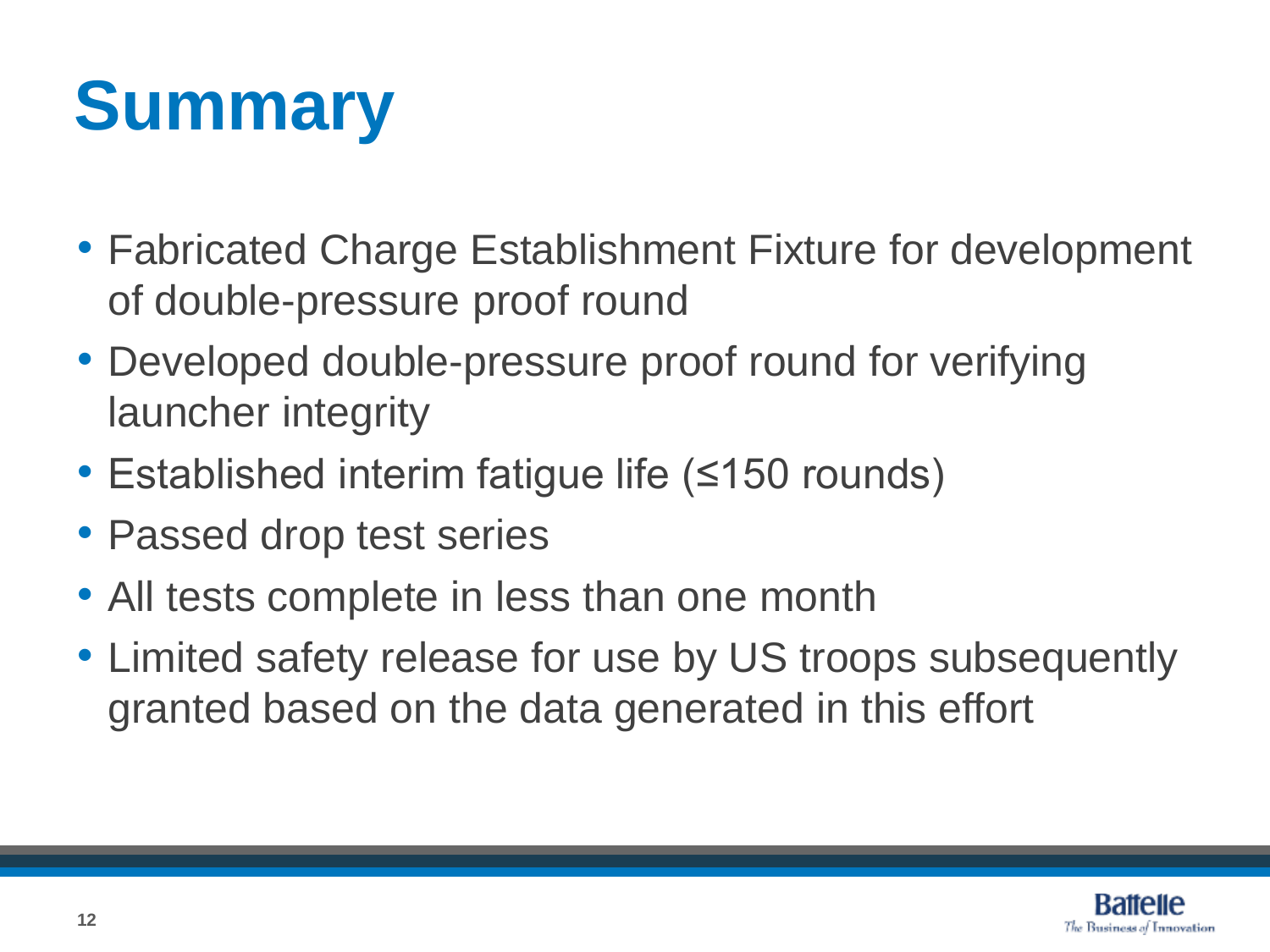#### **Future Activities**

- Testing of Airtronic Model 7 launcher by US troops in various experiments
- Environmental testing of Model 7 (i.e., dust, vibration, accuracy, etc.)
- Development of proof rounds for heavier projectiles
- Extended live fire testing to establish fatigue life (1000+ rounds)
- Similar testing of lightweight version (Model 777)